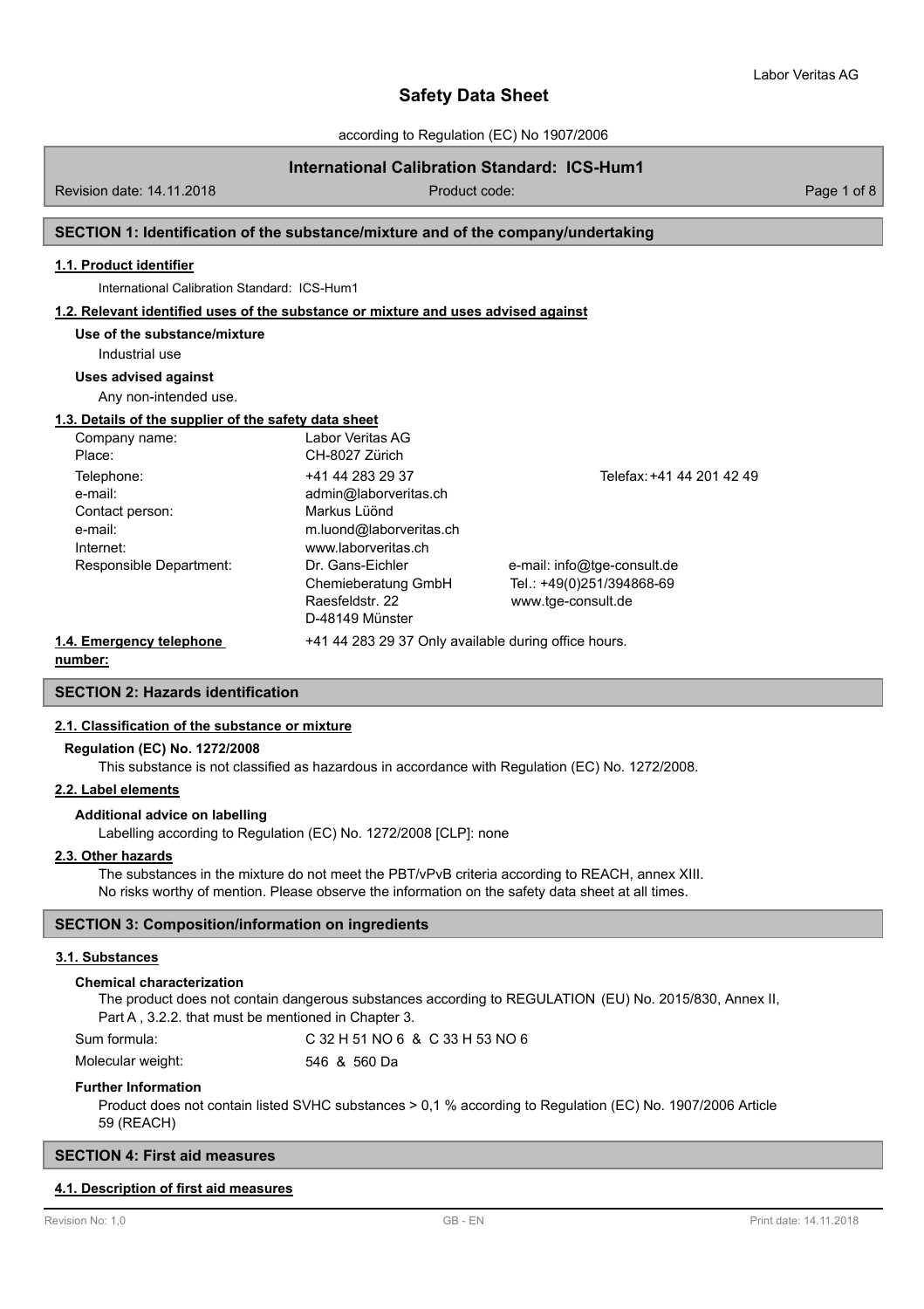according to Regulation (EC) No 1907/2006

# **International Calibration Standard: ICS-Hum1**

Revision date: 14.11.2018 Product code: Page 2 of 8

#### **General information**

In case of accident or unwellness, seek medical advice immediately (show directions for use or safety data sheet if possible).

## **After inhalation**

In case of accident by inhalation: remove casualty to fresh air and keep at rest. In case of respiratory tract irritation, consult a physician.

#### **After contact with skin**

Gently wash with plenty of soap and water. In case of skin irritation, seek medical treatment.

#### **After contact with eyes**

Rinse cautiously with water for several minutes. In case of troubles or persistent symptoms, consult an ophthalmologist.

#### **After ingestion**

Rinse mouth thoroughly with water. Let water be drunken in little sips (dilution effect). Do NOT induce vomiting. In all cases of doubt, or when symptoms persist, seek medical advice.

# **4.2. Most important symptoms and effects, both acute and delayed**

No information available.

## **4.3. Indication of any immediate medical attention and special treatment needed**

Treat symptomatically.

#### **SECTION 5: Firefighting measures**

# **5.1. Extinguishing media**

#### **Suitable extinguishing media**

Carbon dioxide (CO2). Dry extinguishing powder. alcohol resistant foam. Atomized water.

#### **Unsuitable extinguishing media**

High power water jet.

# **5.2. Special hazards arising from the substance or mixture**

Can be released in case of fire: Carbon monoxide Carbon dioxide (CO2). Nitrogen oxides (NOx).

# **5.3. Advice for firefighters**

In case of fire: Wear self-contained breathing apparatus.

#### **Additional information**

Collect contaminated fire extinguishing water separately. Do not allow entering drains or surface water. Co-ordinate fire-fighting measures to the fire surroundings.

# **SECTION 6: Accidental release measures**

#### **6.1. Personal precautions, protective equipment and emergency procedures**

Avoid dust formation. Do not breathe dust. Wear personal protection equipment (refer to section 8).

#### **6.2. Environmental precautions**

Discharge into the environment must be avoided.

# **6.3. Methods and material for containment and cleaning up**

Take up mechanically.

Treat the recovered material as prescribed in the section on waste disposal . Clean contaminated objects and areas thoroughly observing environmental regulations.

# **6.4. Reference to other sections**

Safe handling: see section 7 Personal protection equipment: see section 8 Disposal: see section 13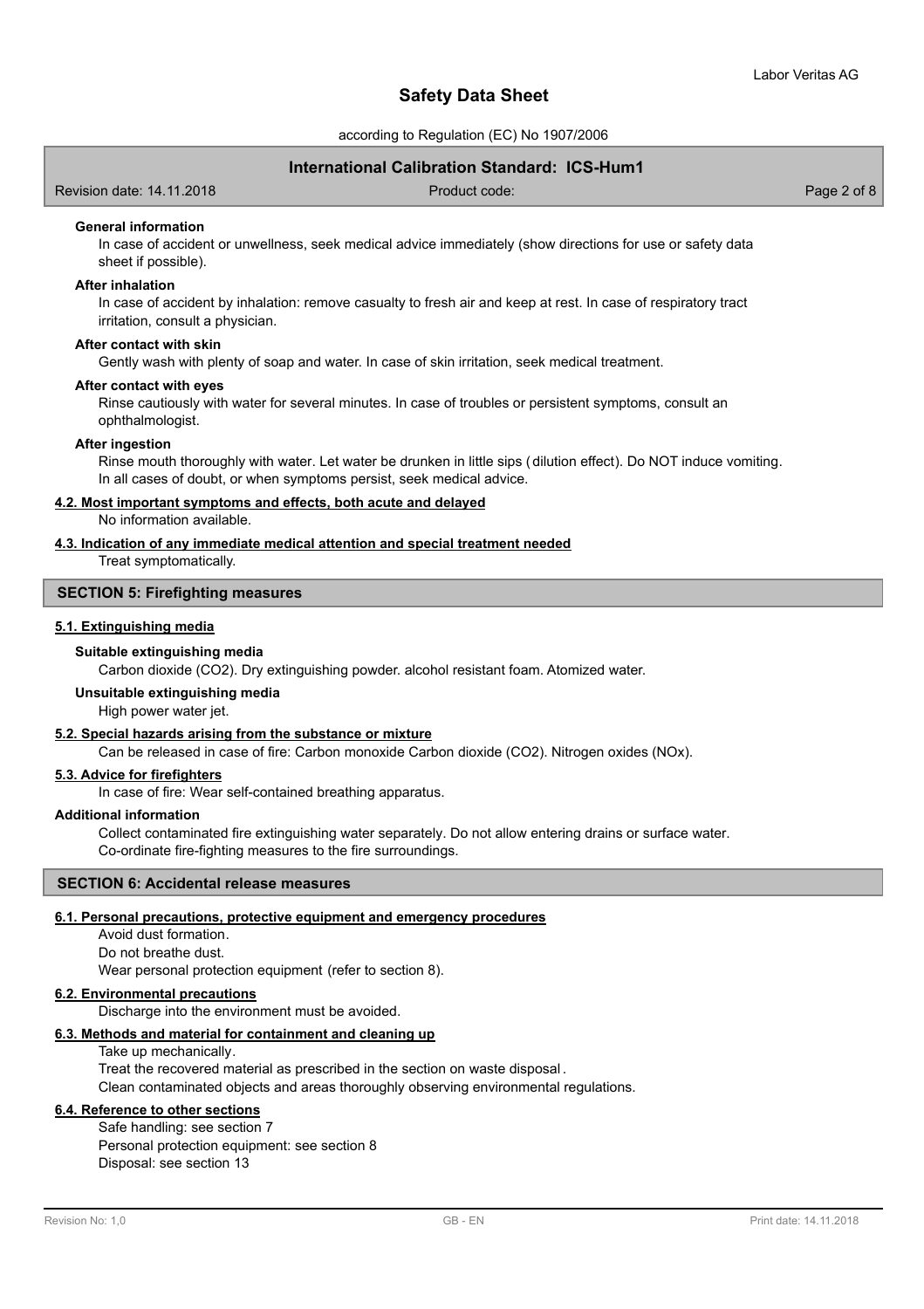according to Regulation (EC) No 1907/2006

# **International Calibration Standard: ICS-Hum1**

Revision date: 14.11.2018 Product code: Page 3 of 8

# **SECTION 7: Handling and storage**

# **7.1. Precautions for safe handling**

## **Advice on safe handling**

Wear personal protection equipment (refer to section 8).

# **Advice on protection against fire and explosion**

Usual measures for fire prevention. Dust clouds may present an explosion hazard.

#### **Further information on handling**

Avoid generation of dust. General protection and hygiene measures: refer to chapter 8

# **7.2. Conditions for safe storage, including any incompatibilities**

#### **Requirements for storage rooms and vessels**

Keep container tightly closed in a cool, well-ventilated place.

#### **Hints on joint storage**

Do not store together with: Explosives. Oxidizing solids. Oxidizing liquids. Radioactive substances. Infectious substances. Food and animal feedingstuff.

#### **Further information on storage conditions**

Keep the packing dry and well sealed to prevent contamination and absorbtion of humidity.

Recommended storage temperature: -20 / -10°C

Protect against: Light. UV-radiation/sunlight. heat. moisture.

# **7.3. Specific end use(s)**

See section 1.

# **SECTION 8: Exposure controls/personal protection**

#### **8.1. Control parameters**

#### **Additional advice on limit values**

To date, no national critical limit values exist.

# **8.2. Exposure controls**

#### **Appropriate engineering controls**

Dust should be exhausted directly at the point of origin.

#### **Protective and hygiene measures**

Always close containers tightly after the removal of product. When using do not eat, drink, smoke, sniff. Wash hands before breaks and after work.

#### **Eye/face protection**

Dust protection goggles.

## **Hand protection**

In case of prolonged or frequently repeated skin contact: Wear suitable gloves. Suitable material: FKM (fluororubber). - Thickness of glove material: 0,4 mm Breakthrough time >= 8 h Butyl rubber. - Thickness of glove material: 0,5 mm Breakthrough time >= 8 h CR (polychloroprenes, Chloroprene rubber). - Thickness of glove material: 0,5 mm Breakthrough time >= 8 h NBR (Nitrile rubber). - Thickness of glove material: 0,35 mm Breakthrough time >= 8 h PVC (Polyvinyl chloride). - Thickness of glove material: 0,5 mm Breakthrough time >= 8 h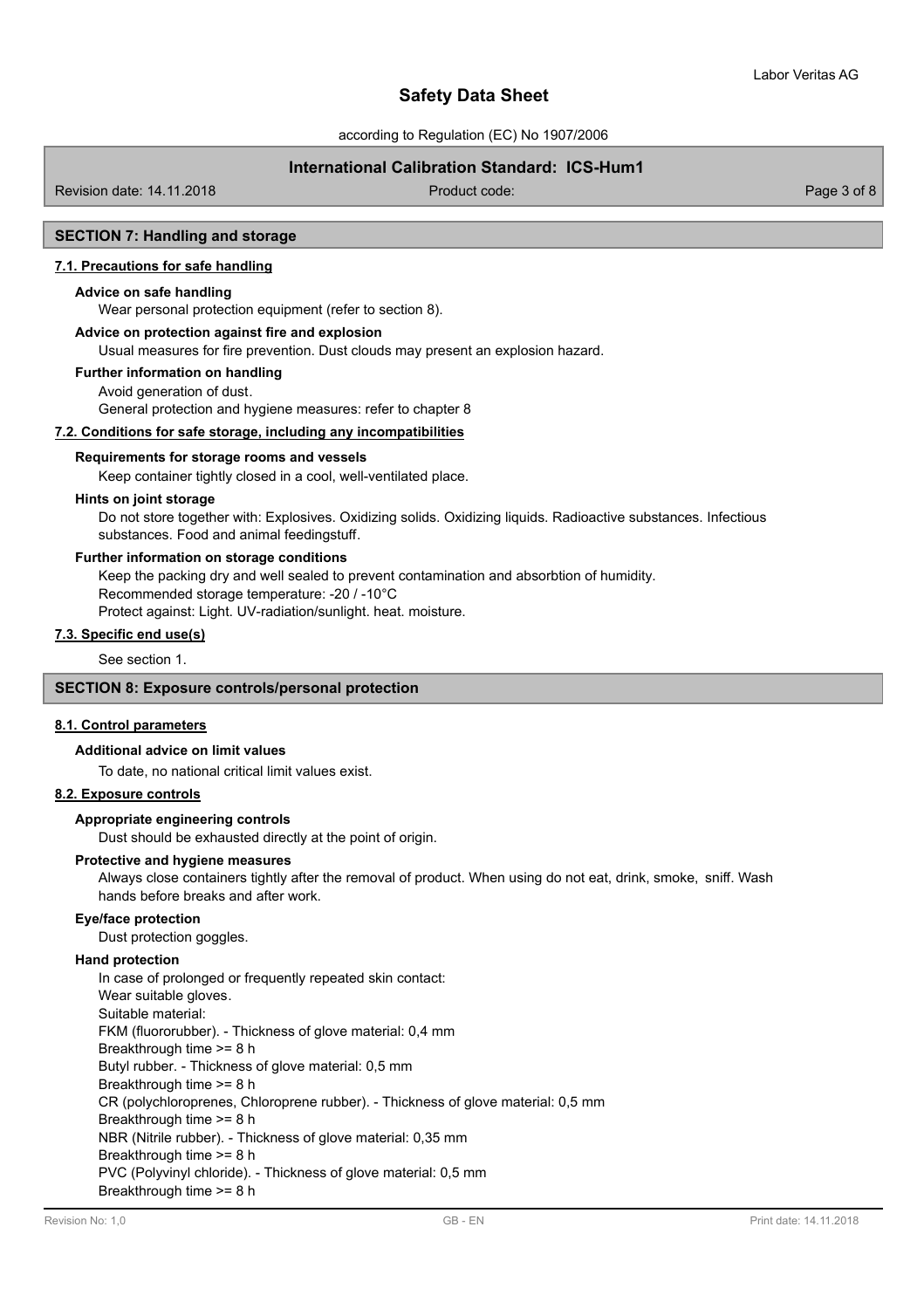according to Regulation (EC) No 1907/2006

# **International Calibration Standard: ICS-Hum1**

Revision date: 14.11.2018 Product code: Page 4 of 8

The selected protective gloves have to satisfy the specifications of EU Directive 89/686/EEC and the standard EN 374 derived from it.

Before using check leak tightness / impermeability. In the case of wanting to use the gloves again, clean them before taking off and air them well.

# **Skin protection**

Suitable protective clothing: Protective clothing.

Minimum standard for preventive measures while handling with working materials are specified in the TRGS 500.

# **Respiratory protection**

With correct and proper use, and under normal conditions, breathing protection is not required.

Respiratory protection necessary at:

-exceeding exposure limit values

-insufficient ventilation and Generation/formation of dust

Suitable respiratory protective equipment: particulates filter device (DIN EN 143). Type: P1-3

The filter class must be suitable for the maximum contaminant concentration (gas/vapour/aerosol/particulates) that may arise when handling the product. If the concentration is exceeded, self-contained breathing apparatus must be used. Observe the wear time limits according GefStoffV in combination with the rules for using respiratory protection apparatus (BGR 190).

# **Environmental exposure controls**

No special precautionary measures are necessary.

# **SECTION 9: Physical and chemical properties**

## **9.1. Information on basic physical and chemical properties**

| Physical state:<br>Powder<br>Colour:<br>white<br>Odour:<br>characteristic | not determined            |
|---------------------------------------------------------------------------|---------------------------|
| pH-Value:                                                                 |                           |
| Changes in the physical state                                             |                           |
| Melting point:                                                            | 168 °C                    |
| Initial boiling point and boiling range:                                  | not determined            |
| Sublimation point:                                                        | not determined            |
| Softening point:                                                          | not determined            |
| Pour point:                                                               | not determined            |
| Flash point:                                                              | not determined            |
| Sustaining combustion:                                                    | Not sustaining combustion |
| <b>Explosive properties</b><br>none                                       |                           |
| Lower explosion limits:                                                   | not determined            |
| Upper explosion limits:                                                   | not determined            |
| Ignition temperature:                                                     | not determined            |
| <b>Auto-ignition temperature</b>                                          |                           |
| Gas:                                                                      | not determined            |
| Decomposition temperature:                                                | not determined            |
| <b>Oxidizing properties</b><br>none                                       |                           |
| Vapour pressure:                                                          | not determined            |
| Density:                                                                  | not determined            |
| Bulk density:                                                             | not determined            |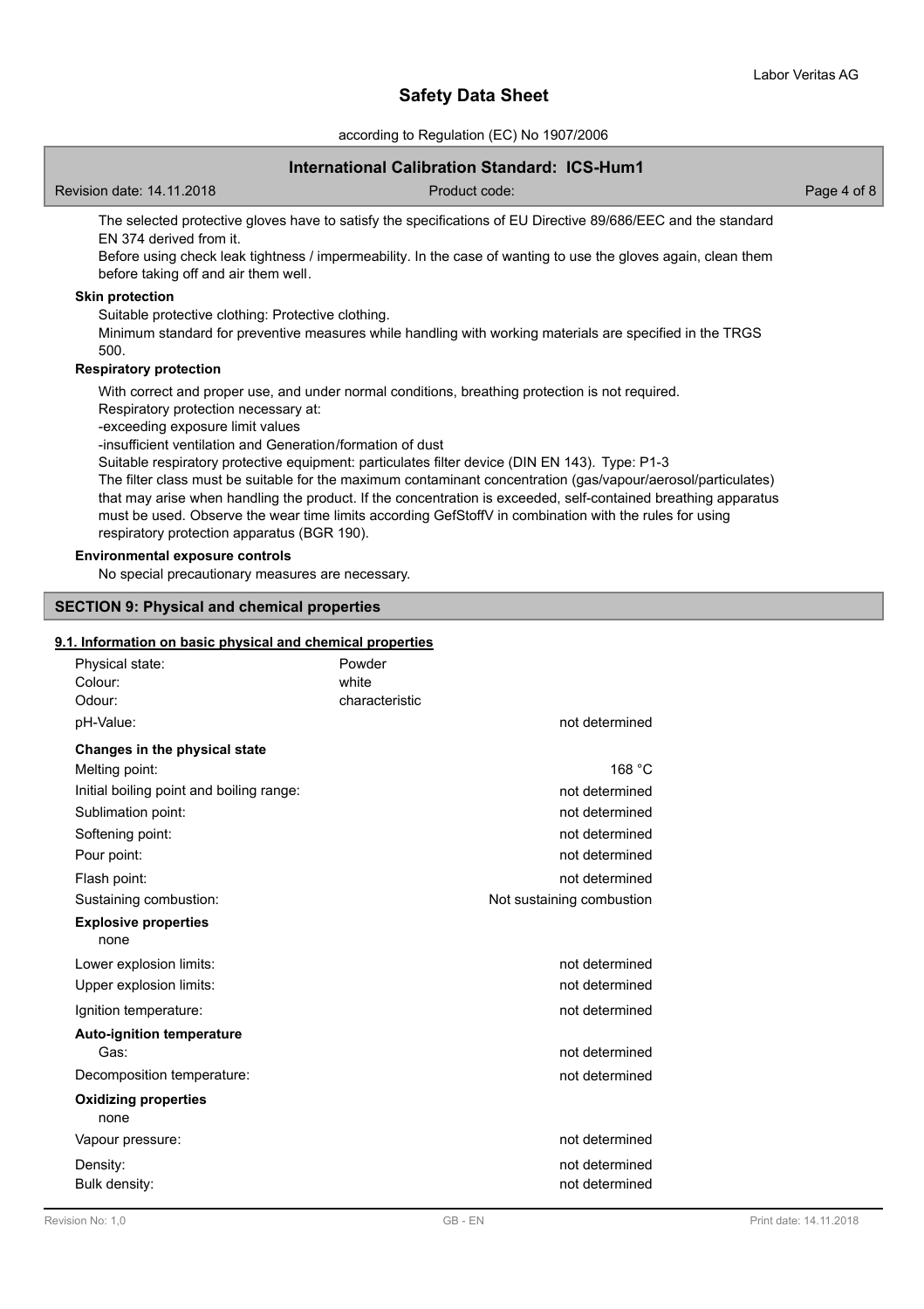according to Regulation (EC) No 1907/2006

# **International Calibration Standard: ICS-Hum1** Revision date: 14.11.2018 Product code: Page 5 of 8 Water solubility: insoluble that the solubility: insoluble that the soluble that the soluble that the soluble **Solubility in other solvents** Soluble in: Alcohol. Partition coefficient: not determined Viscosity / dynamic: not determined viscosity / dynamic: Viscosity / kinematic: not determined Flow time: not applicable the state of the state of the state of the state of the state of the state of the state of the state of the state of the state of the state of the state of the state of the state of the state of t Vapour density:  $\blacksquare$ Evaporation rate: not applicable to the state of the state of the state of the state of the state of the state of the state of the state of the state of the state of the state of the state of the state of the state of the Solvent separation test: not applicable separation test: not applicable Solvent content: not determined **9.2. Other information** Solid content: not determined

# **SECTION 10: Stability and reactivity**

# **10.1. Reactivity**

No information available.

# **10.2. Chemical stability**

The product is chemically stable under recommended conditions of storage, use and temperature.

## **10.3. Possibility of hazardous reactions**

No information available.

# **10.4. Conditions to avoid**

Protect against: UV-radiation/sunlight. heat.

#### **10.5. Incompatible materials**

Materials to avoid: Oxidizing agents, strong. Reducing agents, strong.

# **10.6. Hazardous decomposition products**

Can be released in case of fire: Carbon monoxide Carbon dioxide (CO2). Nitrogen oxides (NOx).

#### **SECTION 11: Toxicological information**

#### **11.1. Information on toxicological effects**

## **Toxicocinetics, metabolism and distribution**

No data available.

#### **Acute toxicity**

Based on available data, the classification criteria are not met.

#### **Irritation and corrosivity**

Based on available data, the classification criteria are not met.

## **Sensitising effects**

Based on available data, the classification criteria are not met.

#### **Carcinogenic/mutagenic/toxic effects for reproduction**

Based on available data, the classification criteria are not met.

#### **STOT-single exposure**

Based on available data, the classification criteria are not met.

#### **STOT-repeated exposure**

Based on available data, the classification criteria are not met.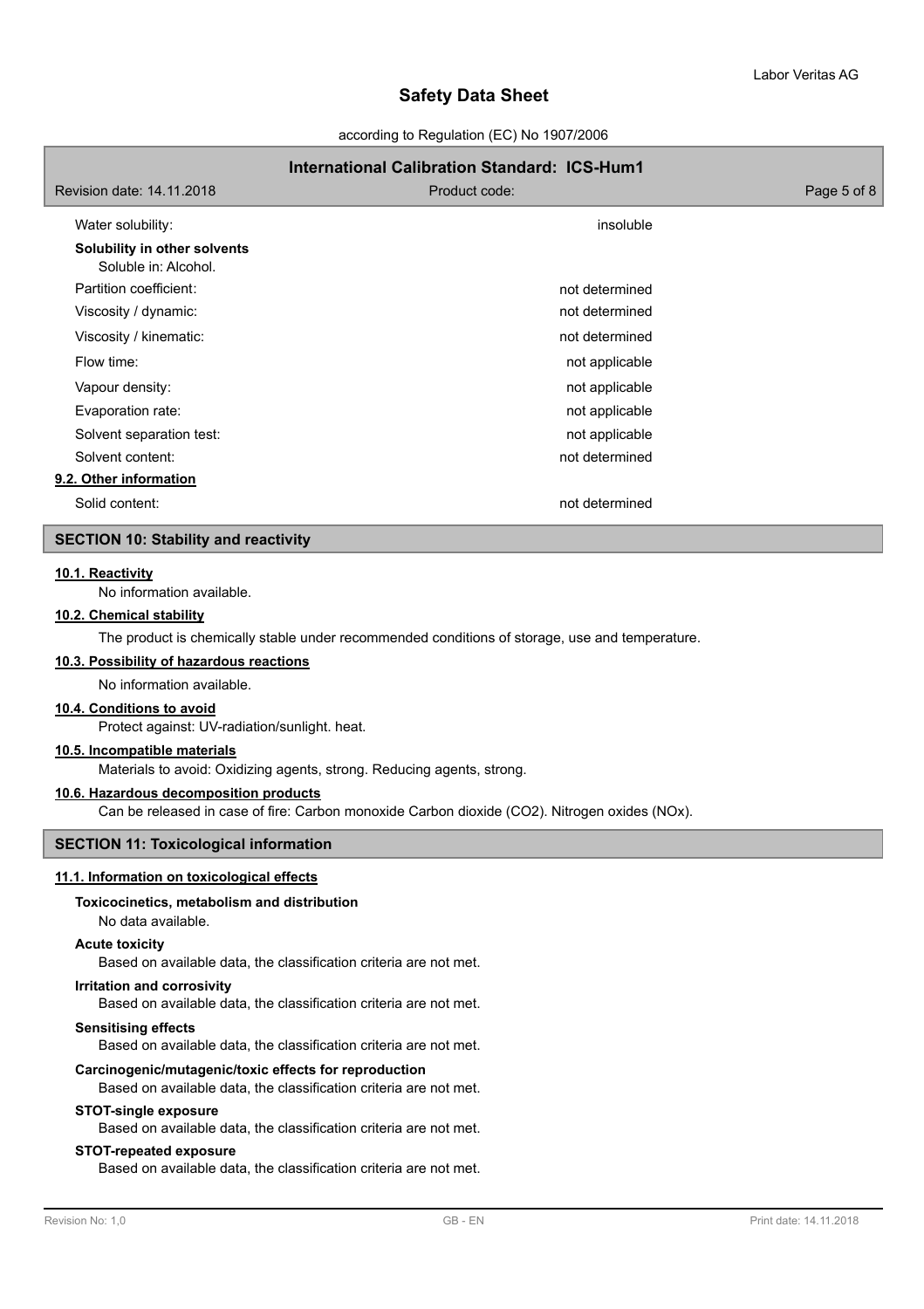according to Regulation (EC) No 1907/2006

# **International Calibration Standard: ICS-Hum1**

Revision date: 14.11.2018 Product code: Page 6 of 8

# **Aspiration hazard**

Based on available data, the classification criteria are not met.

## **Specific effects in experiment on an animal**

No data available.

#### **SECTION 12: Ecological information**

#### **12.1. Toxicity**

The product has not been tested.

# **12.2. Persistence and degradability**

The product has not been tested.

#### **12.3. Bioaccumulative potential**

No indication of bioaccumulation potential.

#### **12.4. Mobility in soil**

No data available.

#### **12.5. Results of PBT and vPvB assessment**

The substances in the mixture do not meet the PBT/vPvB criteria according to REACH, annex XIII.

# **12.6. Other adverse effects**

No data available.

# **Further information**

Do not allow to enter into surface water or drains.

# **SECTION 13: Disposal considerations**

#### **13.1. Waste treatment methods**

#### **Advice on disposal**

Observe in addition any national regulations! Consult the local waste disposal expert about waste disposal. Non-contaminated packages may be recycled.

According to EAKV, allocation of waste identity numbers/waste descriptions must be carried out in a specific way for every industry and process.

Control report for waste code/ waste marking according to EAKV:

#### **Waste disposal number of waste from residues/unused products**

160306 WASTES NOT OTHERWISE SPECIFIED IN THE LIST; off-specification batches and unused products; organic wastes other than those mentioned in 16 03 05

#### **Waste disposal number of used product**

WASTES NOT OTHERWISE SPECIFIED IN THE LIST; off-specification batches and unused products; organic wastes other than those mentioned in 16 03 05 160306

#### **Waste disposal number of contaminated packaging**

WASTE PACKAGING; ABSORBENTS, WIPING CLOTHS, FILTER MATERIALS AND PROTECTIVE CLOTHING NOT OTHERWISE SPECIFIED; packaging (including separately collected municipal packaging waste); mixed packaging 150106

#### **Contaminated packaging**

Handle contaminated packages in the same way as the substance itself.

# **SECTION 14: Transport information**

# **Land transport (ADR/RID)**

| <b>14.1. UN number:</b>           | No dangerous good in sense of this transport regulation. |
|-----------------------------------|----------------------------------------------------------|
| 14.2. UN proper shipping name:    | No dangerous good in sense of this transport regulation. |
| 14.3. Transport hazard class(es): | No dangerous good in sense of this transport regulation. |
| 14.4. Packing group:              | No dangerous good in sense of this transport regulation. |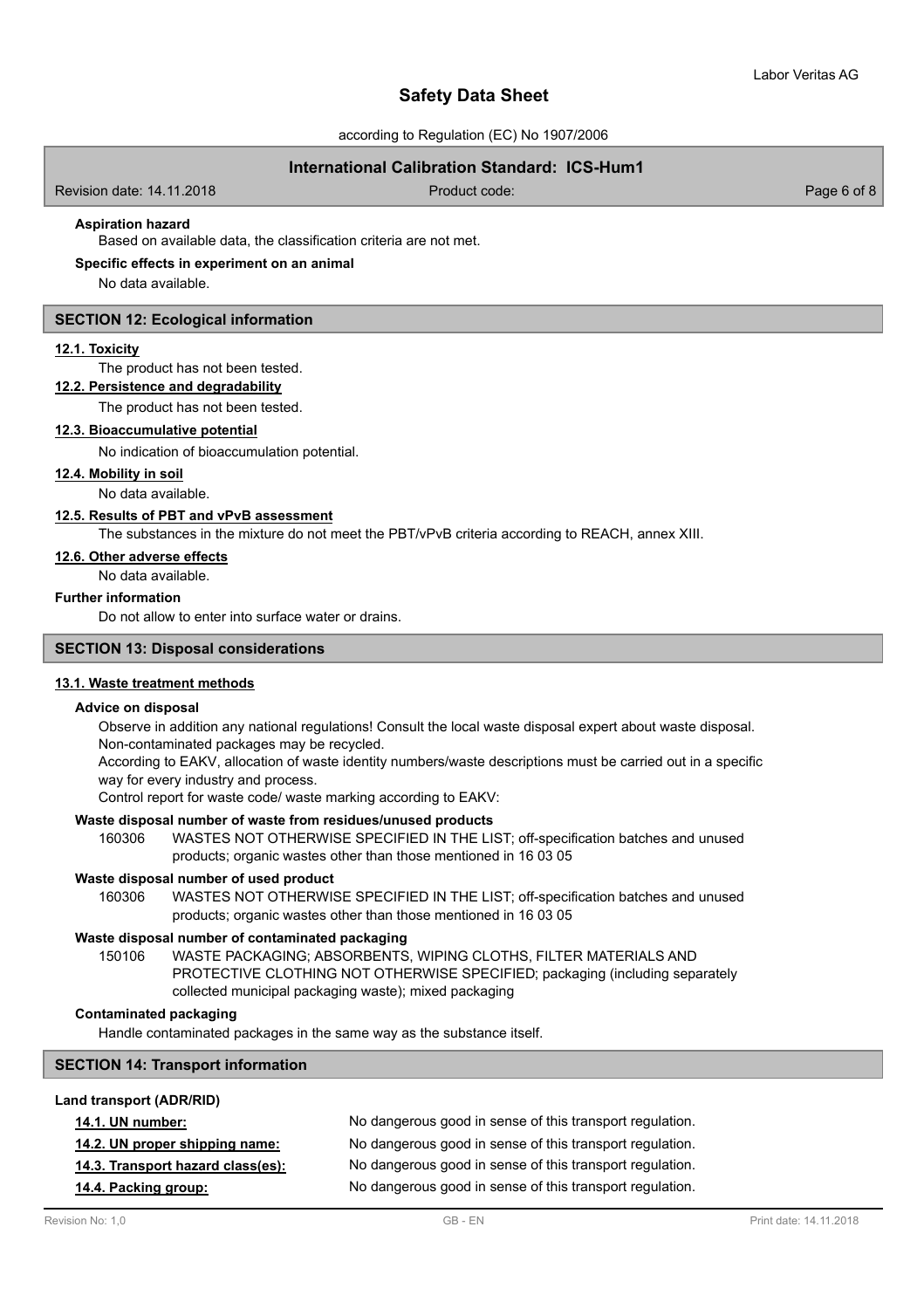according to Regulation (EC) No 1907/2006

# **International Calibration Standard: ICS-Hum1**

| Revision date: 14.11.2018                                                                            | Product code:                                            | Page 7 of 8 |
|------------------------------------------------------------------------------------------------------|----------------------------------------------------------|-------------|
| Inland waterways transport (ADN)                                                                     |                                                          |             |
| 14.1. UN number:                                                                                     | No dangerous good in sense of this transport regulation. |             |
| 14.2. UN proper shipping name:                                                                       | No dangerous good in sense of this transport regulation. |             |
| 14.3. Transport hazard class(es):                                                                    | No dangerous good in sense of this transport regulation. |             |
| 14.4. Packing group:                                                                                 | No dangerous good in sense of this transport regulation. |             |
| <b>Marine transport (IMDG)</b>                                                                       |                                                          |             |
| 14.1. UN number:                                                                                     | No dangerous good in sense of this transport regulation. |             |
| 14.2. UN proper shipping name:                                                                       | No dangerous good in sense of this transport regulation. |             |
| 14.3. Transport hazard class(es):                                                                    | No dangerous good in sense of this transport regulation. |             |
| 14.4. Packing group:                                                                                 | No dangerous good in sense of this transport regulation. |             |
| Air transport (ICAO-TI/IATA-DGR)                                                                     |                                                          |             |
| 14.1. UN number:                                                                                     | No dangerous good in sense of this transport regulation. |             |
| 14.2. UN proper shipping name:                                                                       | No dangerous good in sense of this transport regulation. |             |
| 14.3. Transport hazard class(es):                                                                    | No dangerous good in sense of this transport regulation. |             |
| 14.4. Packing group:                                                                                 | No dangerous good in sense of this transport regulation. |             |
| 14.5. Environmental hazards                                                                          |                                                          |             |
| <b>ENVIRONMENTALLY HAZARDOUS:</b>                                                                    | no                                                       |             |
| 14.6. Special precautions for user<br>Refer to section 6-8                                           |                                                          |             |
| 14.7. Transport in bulk according to Annex II of Marpol and the IBC Code<br>not relevant             |                                                          |             |
| <b>SECTION 15: Regulatory information</b>                                                            |                                                          |             |
| 15.1. Safety, health and environmental regulations/legislation specific for the substance or mixture |                                                          |             |
| EU regulatory information                                                                            |                                                          |             |

| 2010/75/EU (VOC):                   | No information available.              |
|-------------------------------------|----------------------------------------|
| 2004/42/EC (VOC):                   | No information available.              |
| Information according to 2012/18/EU | Not subject to 2012/18/EU (SEVESO III) |
| (SEVESO III):                       |                                        |

#### **Additional information**

The mixture is classified as not hazardous according to regulation (EC) No 1272/2008 [CLP]. REACH 1907/2006 Appendix XVII, No (mixture): not relevant

# **National regulatory information**

Water contaminating class (D): 3 - highly water contaminating

# **15.2. Chemical safety assessment**

For the following substances of this mixture a chemical safety assessment has been carried out:

# **SECTION 16: Other information**

## **Changes**

Rev. 1.0; Initial release 14.11.2018

# **Abbreviations and acronyms**

ADR: Accord européen sur le transport des marchandises dangereuses par Route CAS Chemical Abstracts Service DNEL: Derived No Effect Level IARC: INTERNATIONAL AGENCY FOR RESEARCH ON CANCER IMDG: International Maritime Code for Dangerous Goods